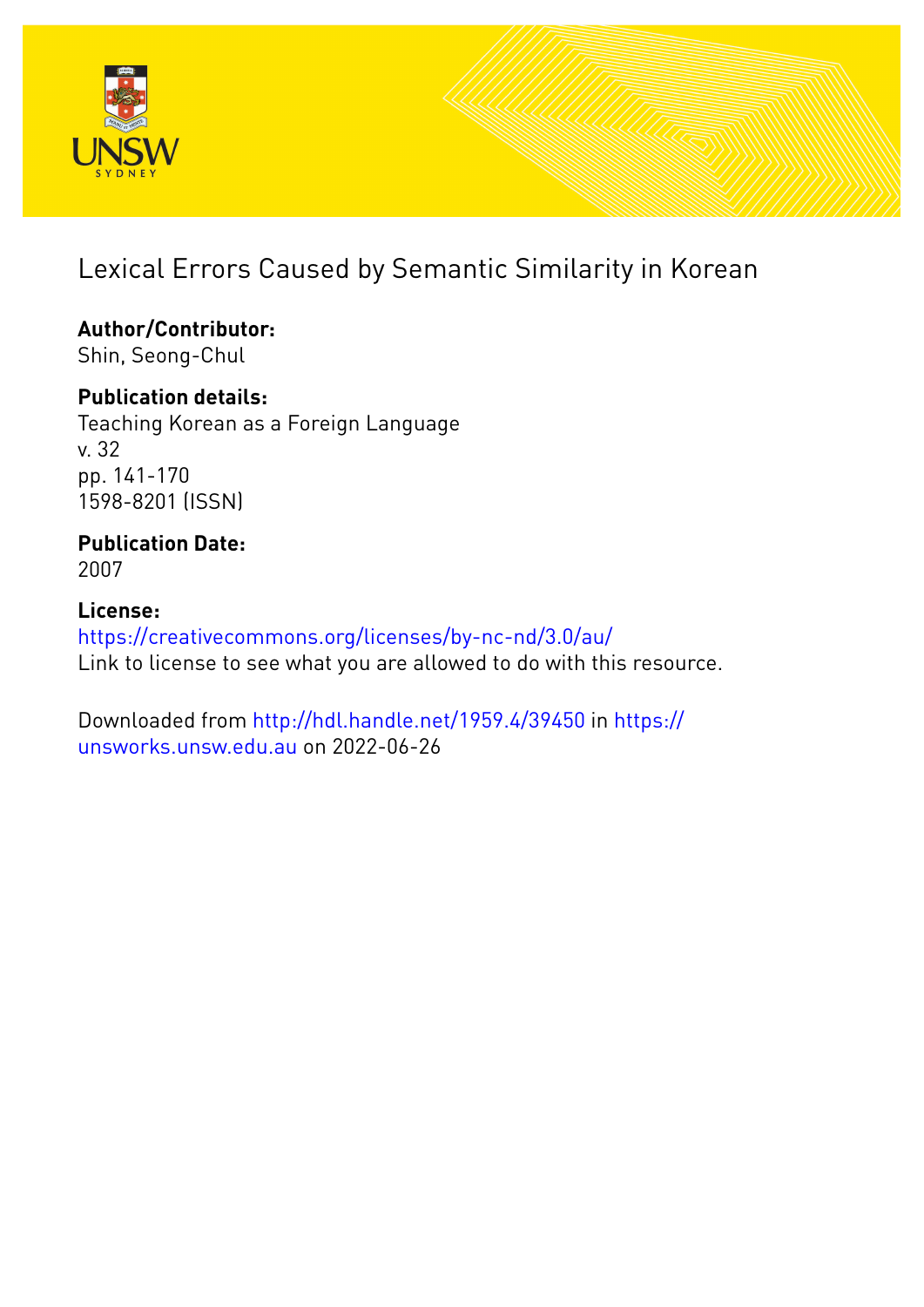#### **Lexical Errors Caused by Semantic Similarity in Korean**∗

#### **Seong-Chul Shin**

*Korean Studies Program, School of Languages and Linguistics, University of New South Wales, Sydney, 2052. s.shin@unsw.edu.au*

신성철**. 2007.** 의미상의 유사성으로 인한 한국어 어휘 오류**.** 외국어로서의 한국어 교육 *32, 141-170.* 본 연구에서는 의미상의 유사성으로 인해 영어권 한국어 학습자가 빈번히 범하는 어휘 오류를 분석, 분류하여 한국어 교육시에 이들 어휘 항목이 가지는 교육적 의의를 논하고 지도방안을 모색하고자 한다. 왕혜숙 (1995)을 비롯한 어휘 오류 분석 연구들은 어휘 오류가 주로 혹은 빈번히 의미상의 유사성에 의한 혼동에 기인하고 있음을 밝히고 있다. 이들 어휘 오류들의 원인은 의미상으로 서로 '경쟁하고 있는'어휘들의 개념적 차이에 대한 인식의 부족과 관련이 있다. 본 연구는 이들 의미상의 어휘 오류들 분석, 동의어 (일 vs 직업), 의미 및 발음의 유사어 (비판 vs 비평), 의미의 연상어 (수업 vs 교실), 일치관계어 (결혼 짝 vs 결혼 상대자) 등 여섯 가지로 분류하여 논한다. 이들 어휘와 관련한 학습자들의 혼동은 그 의미상의 유사성 때문만이 아니라 학습자가 받는 교육과 교육자료(예: 학습자 사전)의 적절성에 기인할 수 있음을 주장한다. 의미상의 미묘한 차이로 인해 일어나는 학습자의 어휘 오류에 대해 한국어 교육자의 주의를 환기시키고 혼돈을 최소화하기 위해 교재 개발시나 교정 교육시 도움이 될 수 있는 몇가지 방법을 제시한다.

## (뉴사우스웨일즈대)

## 핵심어**:** 어휘 오류 **(lexical errors),** 유사의미 오류 **(errors of semantic similarity),** 어휘 교육 **(vocabulary teaching)**

#### **1. Introduction**

-

 This paper presents findings of an analysis of lexical errors caused by semantic similarity and discusses pedagogical implications for teaching of vocabulary in Korean as a foreign or second language (KFL/KSL). It has been reported (e.g. Wang 1995; S-C. Shin 2002; Lee, 2003)<sup>1</sup> that

<sup>∗</sup> This paper is a revised version of my paper (entitled 'Lexical Errors Caused by Semantic Similarity') presented at the 17th International Conference on Korean Language Education held at Yonsei University, Seoul, August 11-12, 2007. I am thankful to Prof Namkil Kim and other participants of the conference for their thoughtful comments.

<sup>&</sup>lt;sup>1</sup> The subjects in Wang's study (1995) found 'lexical shift/code switch' (24%) and 'similar meaning' (23%) most difficult, but Wang admits that most errors in 'lexical/shift/code switch' were caused in the compositions on two particular topics (racism and impact of TV) and thus the most problematic type of error in an overall and practical sense was 'similar meaning'.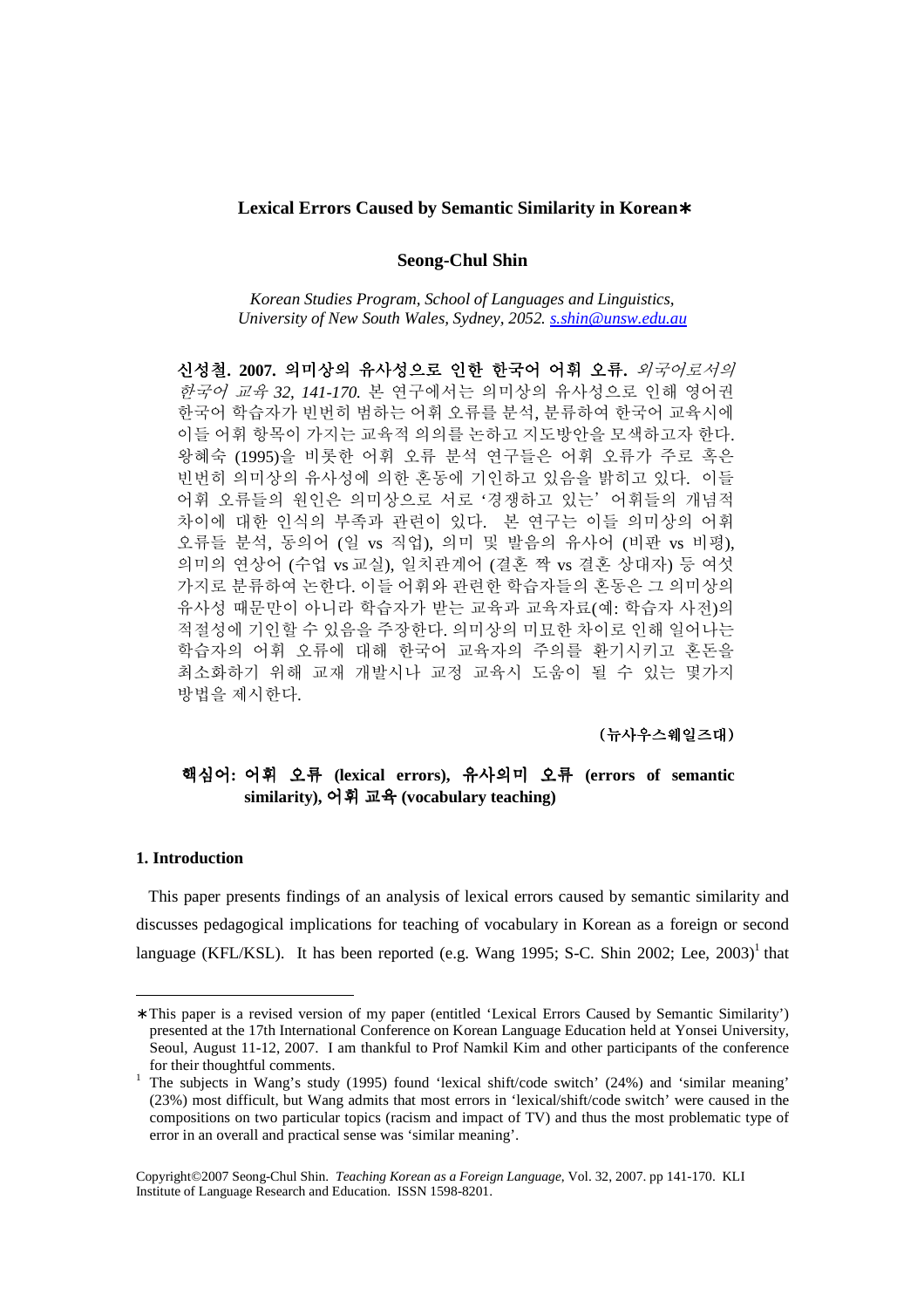lexical errors are caused most frequently or mainly by confusion based on semantic similarity. These lexical errors are related to a lack of knowledge of the conceptual differences between the competing words.<sup>2</sup> KFL/KSL learners in general feel great difficulties in differentiating lexical items with similar meaning, and the difficulties are primarily associated with the definitional concepts and semantic restrictions (Sohn, 1986: 499).

 James (1998: 150) defines the semantic errors as "'conceptual' errors, where learners use forms that exist in the TL [target language] but these forms do not represent the meanings they wish to express." In identifying lexical errors in Korean, this study has adapted the James' definition and is limited to the semantic errors made in regard to the content words and their meanings only, thereby excluding other levels of errors such as spelling errors (e.g. *wi.sa* for *uy.sa* 'doctor'), morphological errors (*nwu.kwu.ka* for *nwu.ka* 'who') and grammatical errors (e.g. functional items like case particles).

 Based on the definition of lexical (semantic) errors provided by James (1998), this study has attempted to refine the working definition of 'errors of semantic similarity' as follows: *Errors of semantic similarity* occur, where a lexical item with a similar concept or semantic element is used, and such an item does not fit precisely with another pair of items in the sentence, though communicable and sometimes broadly acceptable. This type of error is often caused when there is confusion between two similar meanings in L2 as they share some semantic features or when the learner is unaware of the delicate conceptual difference between the competing items, as shown in (1) and (2) below.

- (1) Ce.nun *ca.sik.un (a.i.tul.ul)* an coh.a.ha.ni.kka… 'As I don't like *children…*' *ca.sik*: 'one's own children' vs *a.i.tul*: 'children in general/boys and girls'.
- (2) Ho.cu.nun in.ku.ka *cak.a.yo (cek.e.yo)*. 'As for Australia, the population is *small.*' *cak*-: 'small in height/short' vs *cek-*: 'small in number'

l

In the following I will first present some noun examples of lexical errors of semantic similarity by category, along with attempts to explain the cause of such errors. The lexical errors presented in this study are part of 310 lexical errors identified out of 167 examination papers collected for a larger project from three tertiary institutions offering KFL/KSL programs. The examples have been extracted from the full sentences produced by English L1-KFL learners in their

 $2$  In this paper I will use term 'competing' to refer to the state of two or more lexical items causing psycholinguistic difficulties or confusion to L2 learners in differentiating the usage due to the semantic and/or formal similarities.

Copyright©2007 Seong-Chul Shin. *Teaching Korean as a Foreign Language*, Vol. 32, 2007. pp 141-170. KLI Institute of Language Research and Education. ISSN 1598-8201.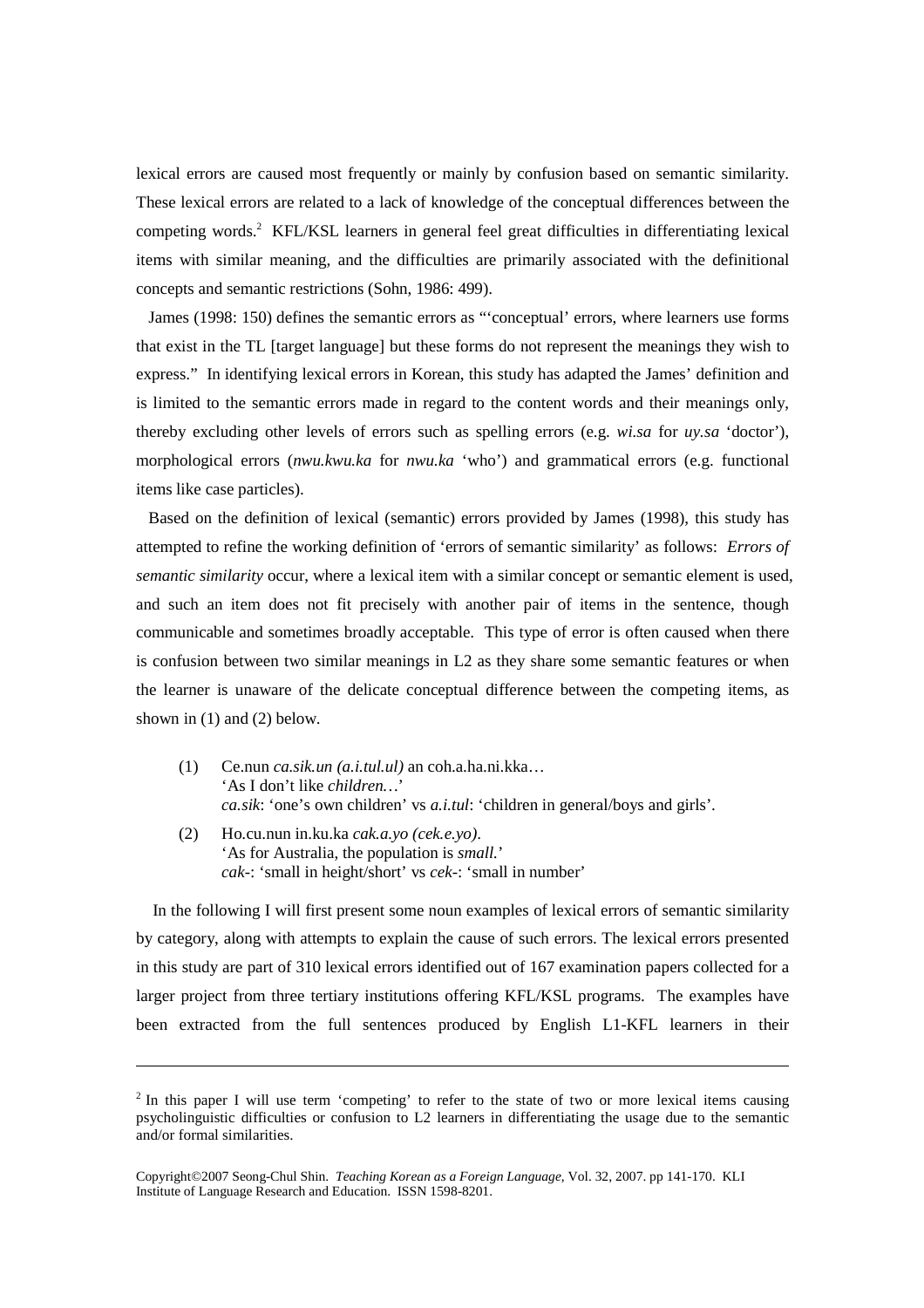compositions. I will then discuss some pedagogical implications and strategies to deal with such problematic lexical items.

## **2. Errors of Semantic Similarity: Categorical Examples**

This section presents categorical examples<sup>3</sup> of lexical errors caused by semantic similarity. James (1998: 144) claims that there are two categories of semantic errors: confusion of sense relations and collocational errors. The basic distinction proposed by James (ibid.) is a good starting point for categorising lexical errors caused by semantic similarity althought an individual investigation may need to modify or subcategorise the classification to suit its own aims and needs. This study has examined the characteristics of the erroneous use of a lexical item based on a number of semantic aspects such as its semantic value, its semantic or situational restrictions, its semantic and morphological associations, its derivational origin, its connotations and its frequency. In this study, word groups that contain lexical errors caused by semantic similarity are categorised into six: synonymic words, words of similar meaning and pronunciation, words of semantic association, words of derivational association, specific words and words of concord relationship. The lists present examples with significant frequency and implications, but they are neither comprehensive nor exhaustive. The correct forms are given in parentheses, with the intended meanings in single-quotation marks (' '). Detailed explanations are made for some examples that need more linguistic and pedagogical attention.

## **2.1. Synonymic Words**

 Some lexical errors can be caused by occasional or consistent confusion due to the semantic similarity. These errors are related to a lack of knowledge of the conceptual differences between the competing words, rather than the resulting from random choice or complete ignorance of the meanings. From the learners' point of view such confusions could be attributable to the nature of input or instruction they have received or to a lack of appropriate materials (e.g. a 'good' learner dictionary). Observe the following examples.

- (3) Cha.ha.ko cip.ha.ko *il*.ul *(>cik.ep*.i*)* eps.i kyel.hon ha.ya.ci (ha.ci) ma.sey.yo. 'You shouldn't marry without a car, house and *job* (*<work*).'
- (4) Po.thong *il.kkwun*.i *(>cik.cang.in.tul*.i*)*… 5.ssi (si) o.hu (o.hu 5.si kka.ci) il.ul ap.ni.ta (hap.ni.ta). 'Usually *employees* (<*labourers)* work until 5 in the afternoon.'
- (5) Pa.ppun *hwal.tong (>il)* pyel.lo eps.sup.ni.ta.

<sup>&</sup>lt;sup>3</sup> Due to the limited space, this section will focus on noun examples.

Copyright©2007 Seong-Chul Shin. *Teaching Korean as a Foreign Language*, Vol. 32, 2007. pp 141-170. KLI Institute of Language Research and Education. ISSN 1598-8201.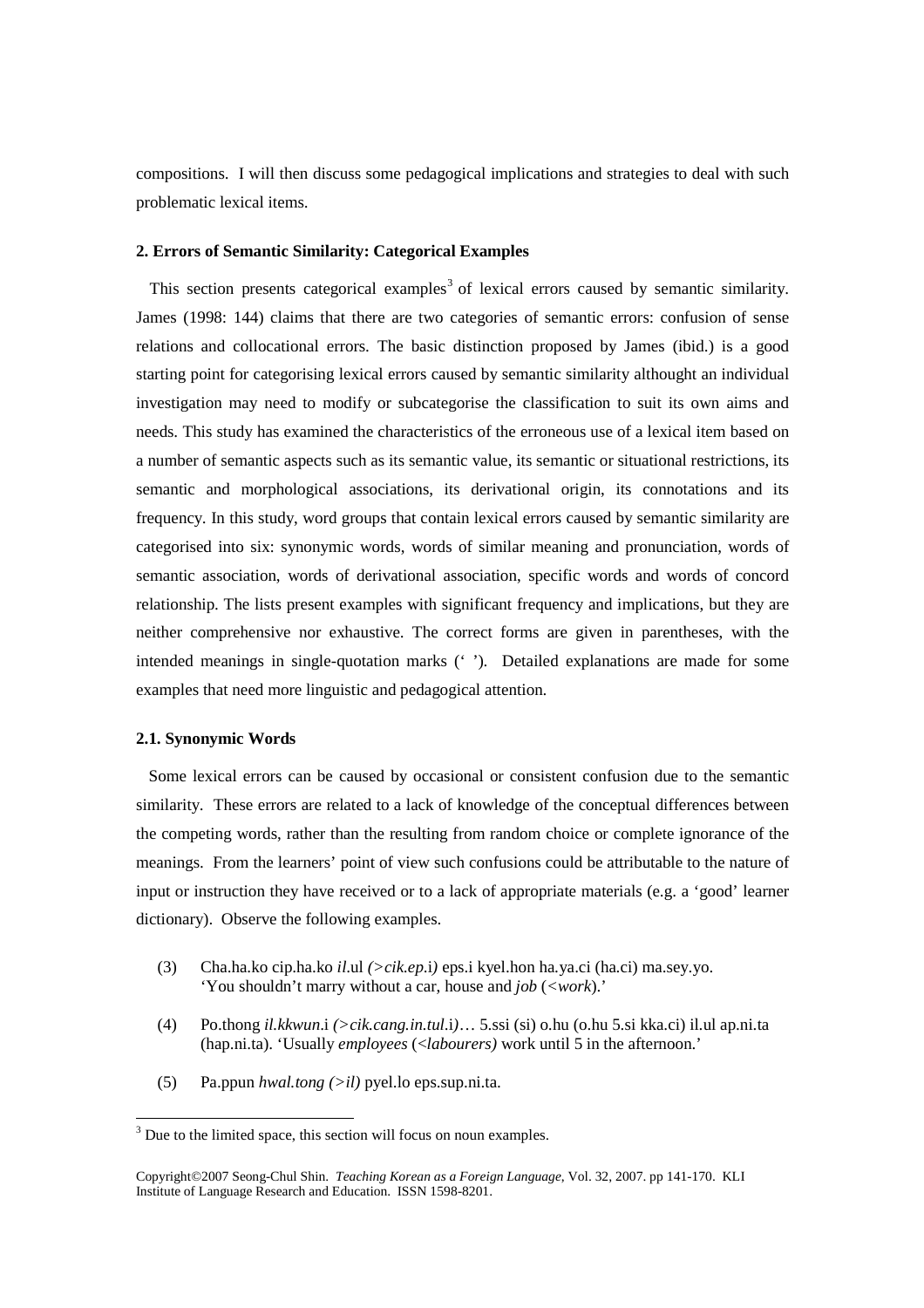'There is not much busy *thing* (<*activity*).'

 The learners failed to differentiate the conceptual differences between: 1) *il* 'work' and *cik.ep* 'job'; 2) *il.kkwun* 'labourer' and *cik.cang.in* 'employed person'; and 3) *il* 'thing (as a matter/affair)' and *hwal.tong* 'activity'. This kind of confusion is observed in the use of many other synonymic pairs or groups of words, for example, *hyu.il* 'a holiday', *hyu.ka* 'leave of absence', *pang.hak* 'school vacation' and *kong.hyu.il* 'a public holiday' are all related to 'holiday', but they have subtle differences in usage, which are discernible in actual contexts. Likewise, the lexical group that needs to be clarified and internalised in a more concrete concept includes the synonymic words of 'work' and 'workers' as follows:

*il* 'work', *cik.ep* 'job', *cik.cang* 'workplace', *chwi.cik* 'getting a job', *ca.li* 'position' or 'place' and *il* as a secondary or functional meaning 'a matter, thing, or experience'; *il.kkwun* 'labourer', *no.tong.ca* 'labourer (more formal and broader than *il.kkwun*)', *cik.cang.in*  'employed person', *hoy.sa.wen* 'complany employee', *ko.yong.in* 'employee, and *in.pwu* 'sundry labourer'

#### **2.2. Words of Similar Meaning and Sound**

 While the above group of words represents lexical items with multiple expansions, the next lexical error examples contain competing pairs of words with similarity in meaning and pronunciation. Observe the examples in (6), (7) and (8).

- (6) *Pi.phyeng*.lul (>*pi.nan*.ul) ha.myen an coh.a.yo. 'It's not good to *criticise unfavourably* (<*critically review*).'
- (7) *Sey.sang*.ey.se (>*sey.kyey*.ey) cal al.lye.ci.nun (al.lye.cin) pak.mwul.kwan.kwa kwung.cen.tul.i ne.mwu manh.sup.ni.ta. 'There are so many museums and palaces that are well known to *the world* (<*the society*).'
- (8) Ho.cwu.nun yu.lep kath.un *cen.sel*.ul (>*cen.thong*.ul) ta.la.ka.yo. (tta.la.ka.yo) 'Australia follows the European *tradition* (<*legend*).'

 The erroneous use of *pi.phyeng* 'criticism, comment, review' to mean 'criticism, blame, reproach' in (6), *sey.sang* 'the world, society, the public' to mean 'the world, the earth, international' in (7), and *cen.sel* 'legend, tradition' to mean 'tradition, convention' in (8) are obviously due to a failure to differentiate the competing pairs of words with delicate semantic distinctions. This group of words partly shares orthographic and phonological components as well as semantic components, which fact apparently makes it more difficult for learners to distinguish the semantic similarities. For instance, the three lexical items of *pi.phan* 'criticism, judgement'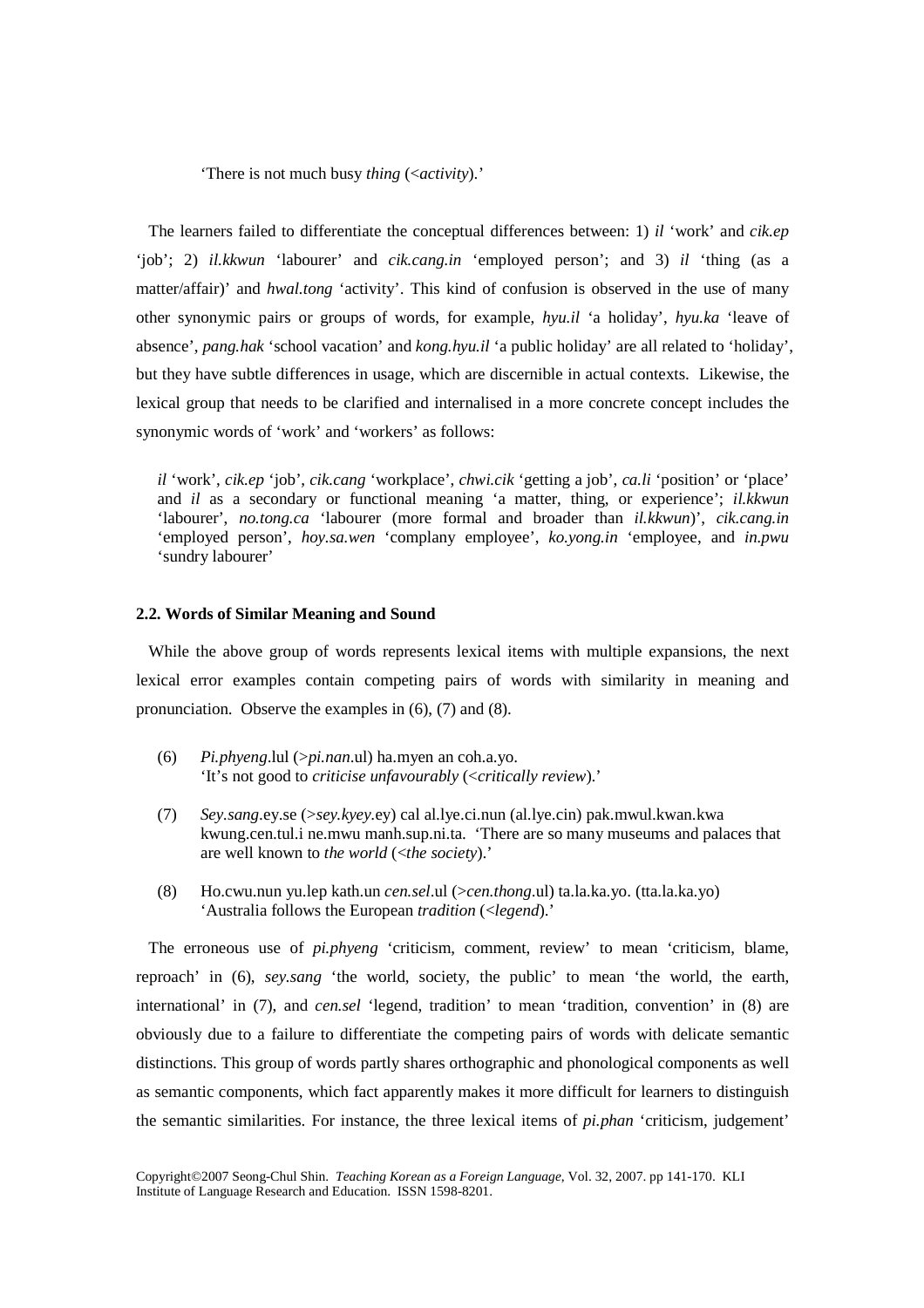along with *pi.nan* 'criticism, denunciation' and *pi.phyeng* 'criticism, review' in (6) are so close in both aspects that even L1 speakers of Korean often find it difficult to give a clear definition and distinguish the conceptual differences.

## **2.3. Words of Semantic Association**

 Another group of errors is attributable to association by semantic similarity. This is the case where the learners have chosen words semantically associated with the correct forms, words that are not completely out of context, but still do not fit completely in the context, as illustrated in (9), (10), (11) and (12).

- (9) He.yong.chi.po.ta manh.un kes.i (kes.un) *kwan.sey*.lul (>*sey.kum*.ul) nay.ya hay.yo. 'You must pay *tax* (<*tariff*) on things that are over the permissible quantity.'
- (10) *Swu.ep*.ey (>*kyo.sil.*ey.se) tam.pay.lul phi.wu.lye.myen (phi.wu.myen) an tway.yo. 'You should not smoke a cigarette in the *classroom* (<*class*).'
- (11) Hoy.sa.ka pyeng.wen.pi.kwa (wa) *po.swu.*kka.ci (>*po.sang.kum.*kka.ci) ton.ul nayp.ni.ta (ci.pwul.hap.ni.ta).

'The company pays medical costs and even *compensation* (<*reward*).

(12) *Uy.kyen.*i (>*sayng.kak*.i) pyen.kyeng.toy.ess.e.yo (pa.kkwi.ess.e.yo). 'My *mind* (<*opinion*) has changed.'

 These erroneous nouns chosen have certain semantic associations with the correct ones, but in terms of concepts they are not competing pairs but semantically contiguous or neighbouring nouns. The erroneous uses of *kwan.sey* 'tariff' instead of *sey.kum* 'tax' in (9), *swu.ep* 'class work' instead of *kyo.sil* 'classroom' in (10), *po.swu* 'reward' instead of *po.sang.kum* 'compensation' in (11) and *uy.kyen* 'opinion' instead of *sayng.kak* 'thought, idea' in (12), are all about the definitional concepts inherent in the nouns involved, and in each case the correct vocabulary is replaced with their associated nouns.

#### **2.4. Words of Derivational Association: 'Time Words'**

 Some errors of semantic similarity were caused by the confusion between words sharing the semantic origin, particularly between time-related nouns: between *si* 'o'clock' and s*i.kan* 'period of time', between *si.kan* and *si.cel* 'season', and between *wel* 'month of the year' and *kay.wel* 'period of month, as illustrated in (13), (14), (15) and (16) below.

- (13) Tay.hak.kyo.kka.ci 1.*si*.pan.ey (>1.*si.kan* pan.i) kel.lip.ni.ta. 'It takes 1 *hour* (<*o'clock*) and a half to [go to] the university.'
- (14) O.nul o.hwu 3.*si.kan*.ey (>3.*si*.ey) tay.hak.kyo.ey (tay.hak.kyo.ey.se) man.na.ca. 'Let's meet at university at 3 *o'clock* (<*hour*) this afternoon.'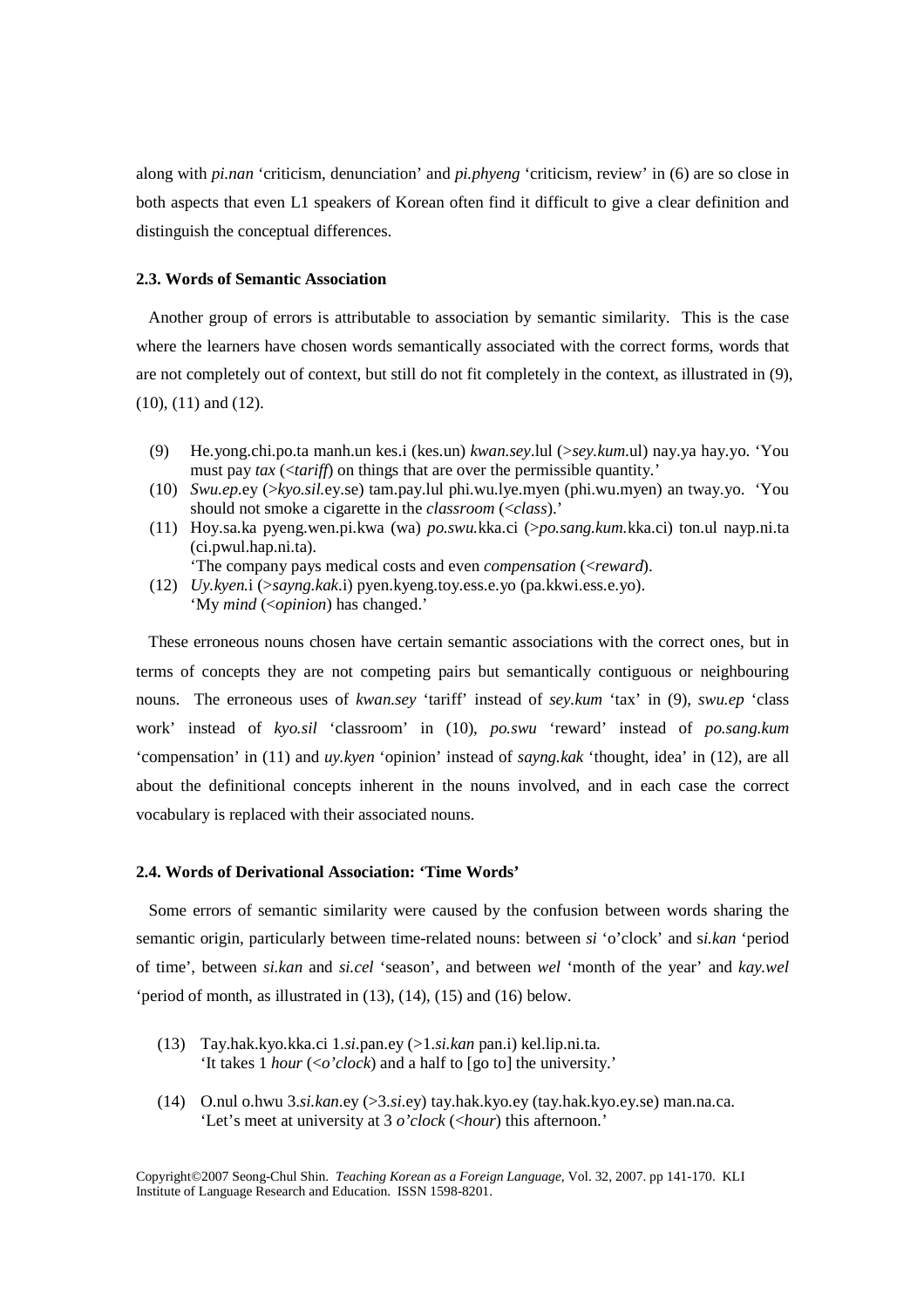- (15) Ca.yu.*si.cel*.i (>*si.kan*.i) eps.ta.ko pwa.yo. 'I think there is no free *time* (<*season*).'
- (16) Ip.sa.ha.ci (ip.sa.han.ci) 6.*wel*.i (>6.*kay.wel*.i) twayss.e.yo. 'It has been 6 *months* ( $6<sup>th</sup>$  *month/June*) since (I) joined the company.'

 These kinds of errors are frequently observed in learners' expressions, and the confusion is greatly affected by the combination of three factors. The nouns have derivational association in terms of their semantic origin (i.e. *si* vs *si.kan/si.cel*, *wel* vs *kay.wel*), thus sharing not only the semantic components but also orthographic (spelling) and phonological (pronunciation) components. In addition to this, the use of Arabic numerals would add greater confusion in understanding the usage and construction of time-related phrases.

#### **2.5. Specific Words: 'Korean' and 'Family'**

 Another category of confusion that is worth mentioning relates to some specific words that give confusion to KFL learners in relation with their usage and semantic distinction. Here I take two ordinary nouns that are frequently used by learners: 'Korean' and 'family'. Observe the examples in (17), (18), (19) and (20).

- (17) *Han.kwuk* (>*han.kwuk.e)* swu.ep si.kan.ey. 'In a *Korean language* (<*Korea*) class'
- (18) *Han.kwuk.ka.cok.uy cip*.un (>*han.kwuk.in ka.ceng*.un). '*A Korean home/household* (<*Korea(n) family members' house*)'
- (19) Coh.un *ka.cok*.ul (>*ka.ceng*.ul) man.tul.ko siph.sup.ni.ta. 'I would like to make a nice *home* (*<family members*).'
- (20) *Han.kwuk.cip*.un (>*han.kwuk.in ka.ceng*.un). '*A Korean home/household* (*<Korea(n) house*)'

 The English word 'Korean' is interpreted in a number of ways in everyday contexts. It may be interpreted as *han.kwuk.in* or *han.kwuk sa.lam* 'Korean person' or *han.kwuk.e* or *han.kwuk.mal* 'Korean language' by itself, but it is also expressed as *han.kwuk* to indicate the adjective 'Korean' or possessive 'Korea's' in the attributive position of a noun phrase, as in *han.kwuk kyeng.cey* 'Korean/Korea's economy'. The semantic distinction and usage become clearer in the context where the word is used. Similarly, the English word 'family' can be a source of confusion, particularly when it is used with an attributive word, e.g. *Korean*, *good*, etc. It translates *ka.cok* 'one's family' or 'family member', but it also covers *ka.ceng* 'home', which then brings further confusion with a semantically associated noun *cip* 'home' or 'house' as shown in (19). In addition,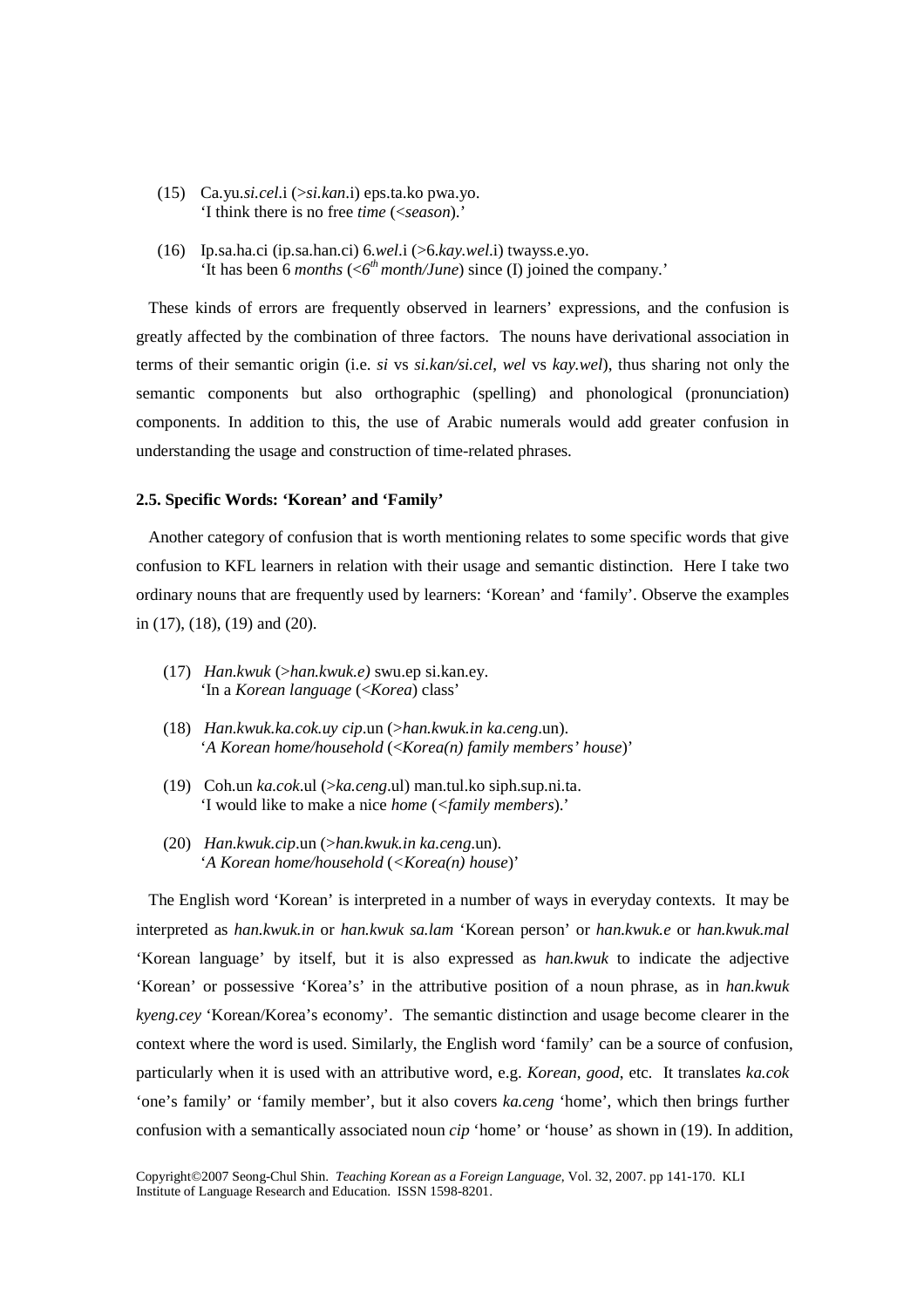*ka.cok* and *ka.ceng* share a common morpheme (i.e. Sino-Korean morpheme, *ka* 'house, home') and partly share the form and sound (i.e. *ka* and *ce-/co-*), which can make the learners more confused about the usage. Thus, the source of confusion in this case appears to be the combination of more than one factor. It appears to be due to the different referential application of the English and Korean terms as well as to insufficient knowledge about the subtle definitional differences and the usage. In reality, it is unusual for an English and a Korean term to share exactly the same range of connotations (or even denotations). But from the opposite aspect, the confusion might also have been affected by induced factors where the students were not provided with clear-cut instructional input including usage and practice. In general, not all these words with semantically similar but different referential and lexical domains are taught to KFL/KSL learners and the learners often find them by themselves in dictionaries. Learners conceptualise words through not only textbooks but also dictionaries, and overuse of dictionaries is relevant to production of errors. Then, perhaps inadequacy of dictionary entries or lack of examples of usage has exacerbated the problem.

#### **2.6. Words of Concord Relationship**

 Still other errors caused by semantic similarity include some word groups in concord relation (Chun and Kim 1994), as shown in (21) and (22) below.

- (21) Il.pon *kwan.kwang.in*.tul.i (*>kwan.kwang.kayk.tul.i*) manh.ess.sup.ni.ta (manh.ass.sup.ni.ta). 'There were many Japanese *tourists* (*<tourism workers*)*.*'
- (22) Kyel.hon *ccak*.ul (*>sang.tay.lul*) man.na.nun ke.ka swip.ci anh.ki ttay.mwun.ey. 'Because it is not easy to meet a marriage *partner* (*<pair/mate*)'

 This group of errors contain words in pairs where one of the components was erroneously replaced with a similar lexical item. Learners often attempt to generalise what they have learnt and in this case, one of the pairs of items that carries definitional or associated semantic similarity was overgeneralised or wrongly applied.

 In addition to noun errors, verb errors caused by confusion of similar meaning also presented various semantic features. Below is a list of some typical examples of semantically competing verbs that often provide a source of verb errors.

(23) Examples of Competing Verbs: *ka.po.ta* 'to go and see' vs. *po.ta* 'to see'  *o.ta* 'to come' vs. *tol.a.o.ta* 'to come back' *o.lu.ta* 'to rise, go up' vs. *nul.ta* 'to increase' *cung.ka.ha.ta* 'to increase' vs. *ke.ci.ta* 'to get bigger/larger';

Copyright©2007 Seong-Chul Shin. *Teaching Korean as a Foreign Language*, Vol. 32, 2007. pp 141-170. KLI Institute of Language Research and Education. ISSN 1598-8201.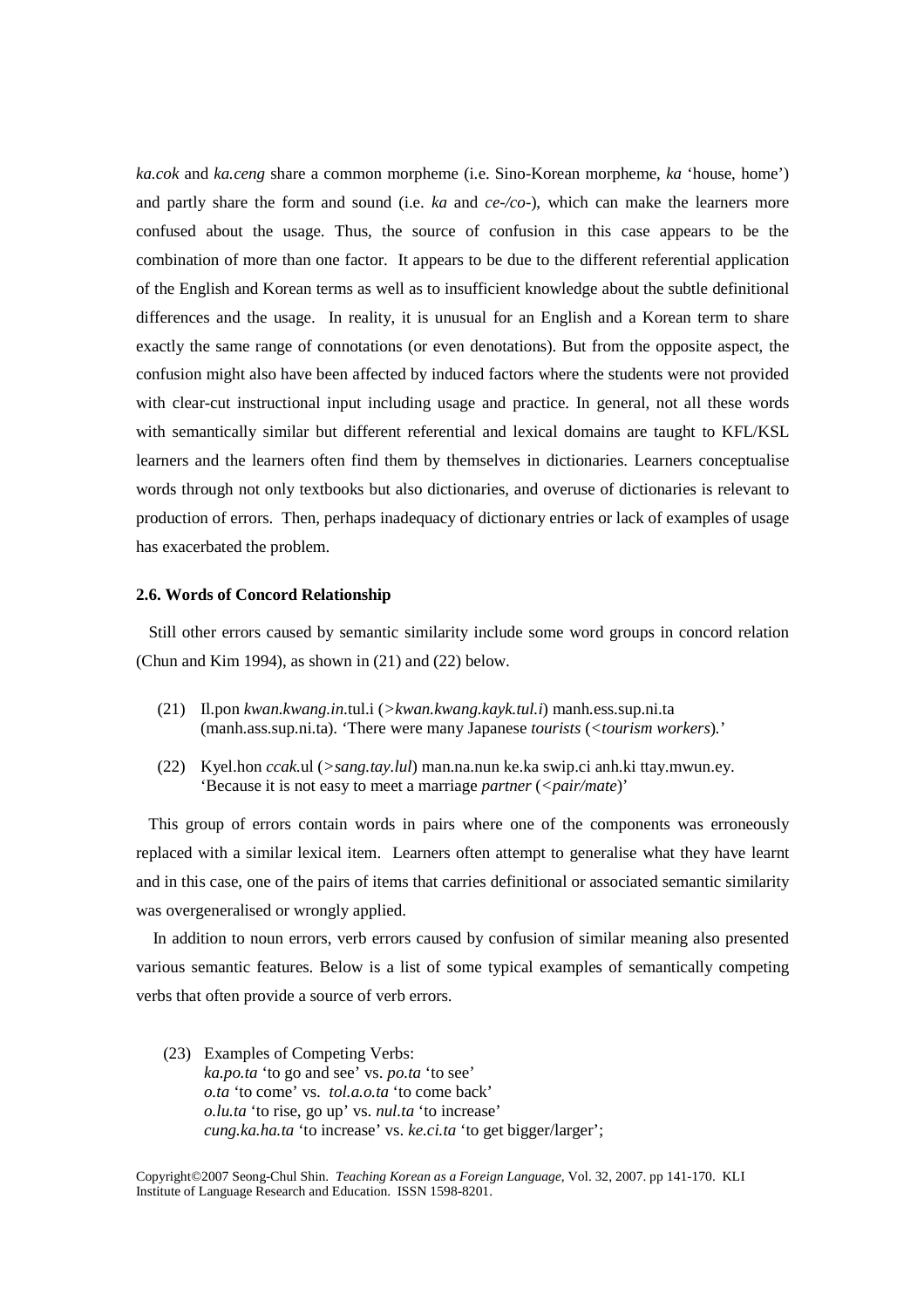*cak.ta.* 'to be small in height' vs. *cek.ta* 'to be small in number' *ssu.ta* 'use' vs. *i.yong.ha.ta* 'make good use of';  *si.khi.ta* 'order' vs. *pwu.thak.ha.ta* 'do someone a favour'  *nulk.ta* 'to be old (animate) vs. *nalk.ta* (to be old (inanimate)  *sal.ta* 'live' vs. *me.mwu.lu.ta* 'stay'  *ke.cel.ha.ta* 'refuse, reject, decline' vs. *ke.pwu.ha.ta* 'refuse, reject  *pyen.ha.ta* 'undergo a change' vs. *pa.kkwi.ta* 'be changed, replaced, alternated'  *ma.si.ta* 'to drink' vs. *sam.khi.ta* 'to swallow'

Lexical errors of semantic similarity are also found in other classes of words such as verbs (e.g. *ssu.ta* 'use' vs *i.yong.ha.ta* 'make good use of'), adjectival verbs (e.g. *ki.ppu.ta* 'be glad' vs *cul.kep.ta* 'be pleasant') and adverbs (e.g. *cik.cep* 'directly' vs *kot.cang* 'straight').<sup>4</sup> The above erroneous uses are only a few examples that show errors replacing correct lexical items with incorrect or inappropriate ones with similar semantic components. The errors observed thus far are largely developmental errors based on the learners' previous but insufficient knowledge. Some errors are intralingual and attributable to confusion about semantically competing items, and other errors appear to be induced by the lack of clear explanations about the subtle differences of similar items (Stenson, 1974). KFL/KSL learners' confusion or inability to distinguish two or more competing lexical items which share semantic and/or formal components has implications in teaching and in the following section I will further explore lexical errors based on similarity.

### **3. Pedagogical Strategies**

 The lexical errors observed above are caused by confusion or ignorance of similar meaning. In addition to similarity in meaning, similarity in form (i.e. spelling and pronunciation) also contributes to a considerable proportion of lexical errors. Based on this observation, this study intends to group the words that produce lexical errors caused by similarity into three: words of similar meaning, words of similar meaning and form, and words of similar form. As a practical approach to these semantic errors, I will now present the usage and examples of the problematic lexical items that are attributable to semantic and formal similarities, and make some suggestions for pedagogical strategies.

#### **3.1. Words of Similar Meaning**

-

 I have identified a number of lexical items where a word was erroneously replaced with an incorrect word with similar meaning. A lot of words used by learners share certain semantic components with the correct words or associate semantically with them. For pedagogical

<sup>&</sup>lt;sup>4</sup> For discussions on acceptability of some of these lexical items, see S-C. Shin (2006).

Copyright©2007 Seong-Chul Shin. *Teaching Korean as a Foreign Language*, Vol. 32, 2007. pp 141-170. KLI Institute of Language Research and Education. ISSN 1598-8201.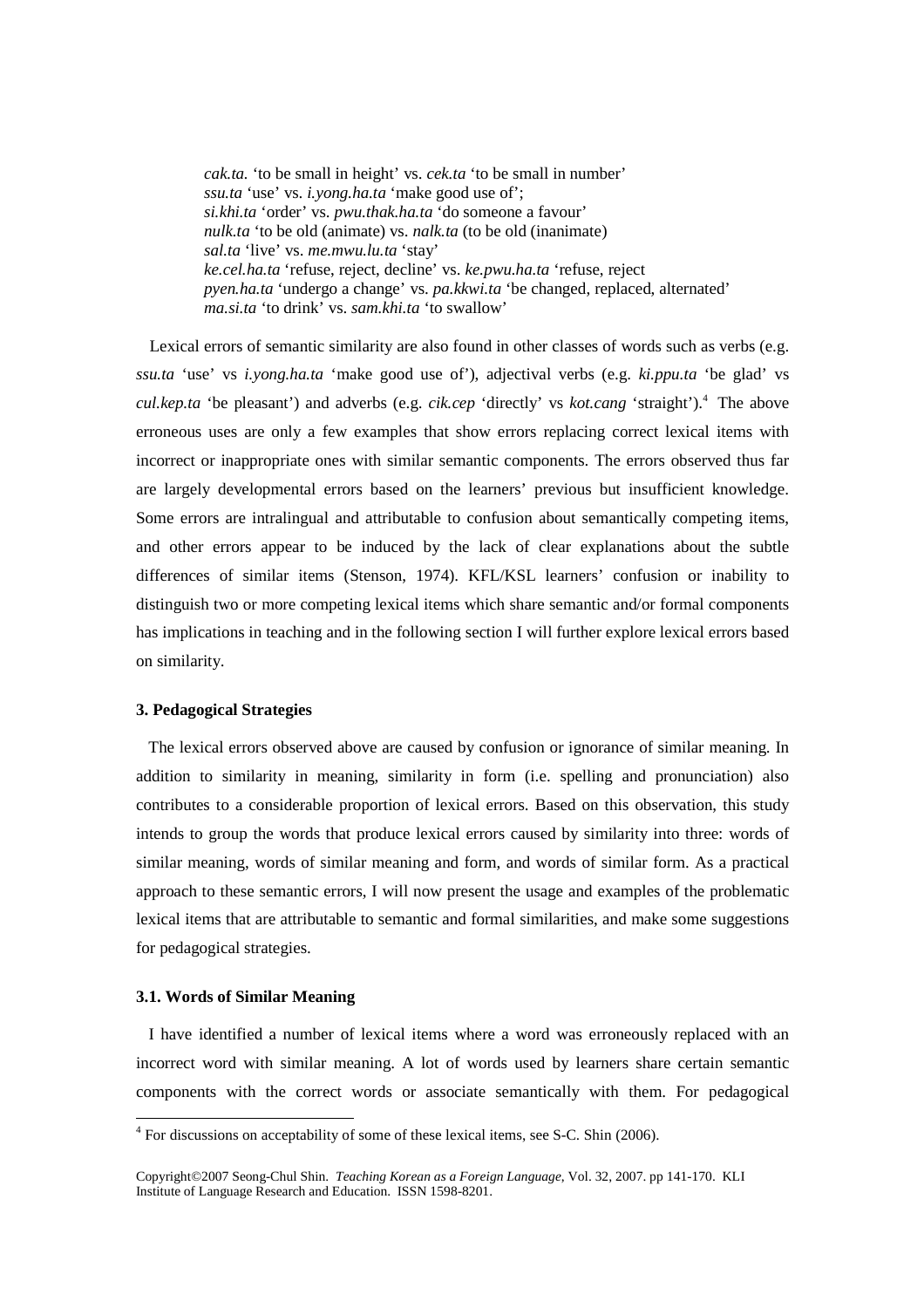purposes it is useful and necessary to identify those competing words that appear not only in learners' compositions but also in other sources within the range of their expected learning, and to clarify their semantic boundary and usage. There follow some examples of such competing words produced in the learners' compositions.

| (24) | a. ca.sik:<br>a.i.tul:                           | 'one's own children'; specific<br>'children'; general                                                                                                                       |
|------|--------------------------------------------------|-----------------------------------------------------------------------------------------------------------------------------------------------------------------------------|
|      | b. $swu.ep$ :<br>$kyo.$ sil:                     | 'instruction, class work, lesson'<br>'classroom'                                                                                                                            |
|      | c. uy.kyen:<br>sayng.kak:                        | 'opinion, view'<br>'thinking, thought, idea, notion, concept'                                                                                                               |
|      | d. pang.hak:<br>hyu.ka:                          | 'school holidays, vacation'; for educational contexts<br>'holidays, leave of absence; for employment contexts                                                               |
|      | e. ceng.mwun:<br>tay.mwun:                       | 'front gate, main entrance'; public venue<br>'front gate, main entrance'; private, big house.                                                                               |
|      | f. il.kkwun:<br>cik.cang.in:                     | 'labourer, worker'; usually physical, agricultural, irregular<br>'employee'; usually semi-skilled or professional, regular                                                  |
|      | g. ol.lu.ta:<br>nul.ta:                          | 'to go up, ascend, rise'; sun, mountain, vehicle, price, status, etc.<br>'to increase, multiply, gain'; number, quantity, weight, etc.                                      |
|      | h. <i>nulk.ta</i> :<br>nalk.ta:<br>o.lay toy.ta: | 'to grow old, be old'; people<br>'to grow old, be old; objects – e.g. clothes, furniture, car, etc.<br>'to be of long standing; period of time, objects; o.layn – 'friend'. |
|      | i. <i>ppal.li</i> :<br>kot.pa.lo:                | 'quickly'; a short time to take in doing an action<br>'immediately'; straight after an action                                                                               |
|      | $j.$ nal:<br>il:                                 | 'day, date'; used with native-Korean(NK) numbers; independent<br>'day, date'; used with Sino-Korean (SK) numbers; dependent.                                                |
|      | k. tal:<br>wel:                                  | 'the moon, month'; primarily with NK numbers; independent<br>'the moon, month'; primarily with SK numbers; dependent                                                        |
|      | l. sal:<br>sey:                                  | 'years of age'; primarily with NK numbers; limitedly animals<br>'years of age'; primarily with SK numbers; not for animals                                                  |

 These examples of competing words are often observed in students' routine compositions as well, and it is pedagogically useful to identify the competing pairs that cause or are likely to cause confusions which lead to production of errors due to the semantic similarity. (25) below lists some examples of the competing pair words along with brief indications of their semantic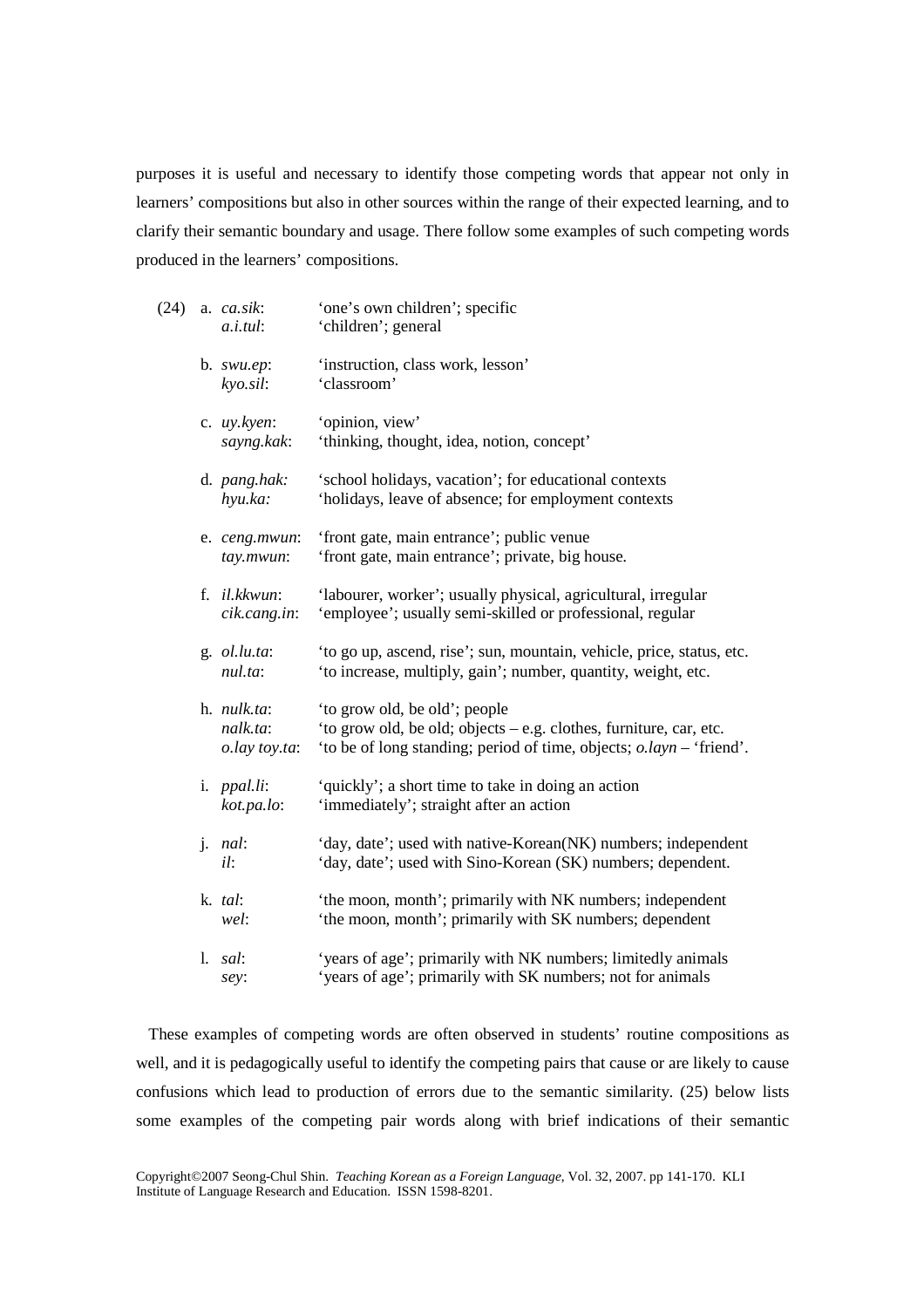boundary and examples of usage. The translations given are based on intended (i.e. correct) utterances.

| (25) | <i>ka.kyek:</i> 'price', mainly used with Sino-Korean nouns                  |
|------|------------------------------------------------------------------------------|
|      | <i>kaps:</i> 'price', more broadly used; often used with native-Korean nouns |

 a. *cip kaps* (o) *cip ka.kyek* (?) 'housing price' b. *cwu.thayk ka.kyek* (o) *cwu.thayk kaps* (?) 'housing price'

*kam.ta*: 'wind, wear, roll'; thin and long objects *mal.ta*: 'roll'; a thin but a little wide object into a round shape.

- a. Nakk.si.cwul.ul *mal.ki.ka* e.lye.wess.e.yo. (x) *kam.ki.ka* (o) 'It was difficult to roll fishing lines.'
- b. 'Twu si.kan tong.an kim.pap.ul *kam.ass.e*.*yo*. (x) *mal.ass.e.yo* (o) 'I have rolled kimpap for two hours.'

*kwan.sim*: 'interest', concerned about a thing, so wish to know more about it *hung.mi:* 'interest', wish to know more about something for fun

- a. Han.kwuk tu.la.ma.ey *hung.mi.ka* iss.e.yo. (o) *kwan.sim.i* (o) 'I am *interested* in Korean soap operas.'
- b. Ka.nan.han sa.lam.ey.key *hung.mi.ka* manh.ta. (x) *kwan.sim.i* (o) 'He/she is very *interested* in the poor.'

*kwu.ha.da:* seek/obtain something/someone by making considerable efforts *et.ta:* obtain something/someone by chance

- a. A.lu.pa.i.thu.lul *et.sup.ni.ta*. (x) *kwu.hap.ni.ta* (o) 'I am *looking for* a part-time job.'
- b. Kyeng.lyek sa.wen *et.um* (x) *kwu.ham* (o) 'An experienced person is (lit. employee) *wanted*.

*kwulk.ta*: 'thick', mainly a big and lengthy object, but not wide in surface *twu.kkep.ta*: 'thick', bulky and thick between surfaces, but not lengthy

- a. Pas.cwul.i *twu.kke.we.se* cap.ki.ka him.tul.ess.ta (x) *kwulk.e se* (o) 'The rope was so thick that it was hard for me to hold.'
- b. Ku sa.cen.un a.cwu *kwulk.e.yo*. (x) *twu.kke.we.yo* (o) 'The dictionary is very thick.'

*ki.lu.ta*: 'bring up, foster, raise', focused on stature and length *khi.wu.ta*: 'bring up, foster, raise', focused on size and quantity

- a. A.i.tul.ul *khi.wu.ki.ka* him.tul.e.yo. (o) *ki.lu.ki.ka* (o) 'It's difficult to raise children.'
- b. Cey chwi.mi.nun kkoc.na.mu *khi.wu.nun* ke.yey.yo. (x) *ki.lu.nun* (o) 'My hobby is cultivating floral plants.'
- c. Kkwum.ul *ki.lu.nun* sa.lam.un seng.kong.han.ta. (x) *khiw.u.nun* (o) 'The person who fosters his/her dream will succeed.'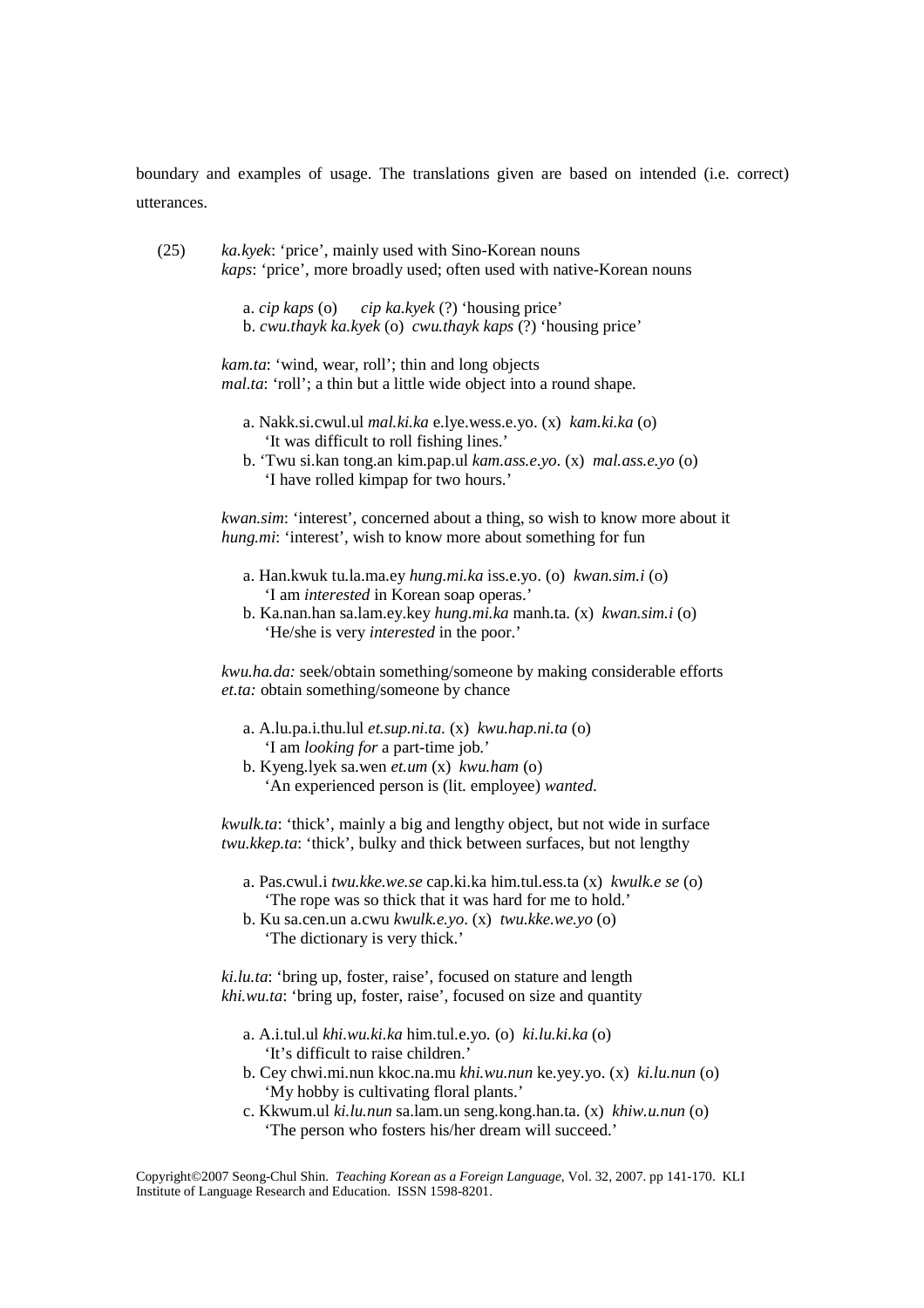*ki.ppu.ta*: feel excited and happy about a specific event and occasion *cul.kep.ta*: feel pleasant about activities in general

- a. Wu.li.pan.ey.se 1.tung.ul.hay.se *cul.ke.we.yo*. (x) ki.ppe.yo (o) 'I am happy because I won the top place in our class.'
- b. O.nul a.cwu *ki.ppu.key* nol.ass.e.yo. (x) *cul.kep.key* (o) 'I have had a very good time today (lit, have played pleasantly).'

 The above list contains only a few examples of lexical items with similar meaning, but it demonstrates the importance of identification and clarification of semantically similar words that cause confusions which most likely end up with erratic replacement. It will be necessary to reinforce the usage of these competing words by demonstrating the match or mismatch with accompanying lexical components, i.e. whether they are in a co-occurrence relationship.

#### **3.2. Words of Similar Meaning and Form**

 The above subsection has demonstrated the practical and potential confusions that are caused by the definitional or semantic similarity. What makes learners more confused, however, is the case where not only the meaning of competing words but also their forms are similar. These words share both semantic and orthographic components, and thus appear to cause greater confusions in psycholinguistic aspects. A large portion of these pairs of words come from the same or associated semantic origin in essence but are cases where their semantic domain has been diversified, shifted or expanded to more specific and detailed aspects. These types of words puzzle not just KFL/KSL learners but also Korean L1 speakers in distinguishing one from another. In some general contexts these paired words may be interchangeable, but in a specific context only one of them matches with the particular context or the co-occurring lexical component, with a substitution with its counterpart ending up with the production of errors. The current error data presented earlier have identified a considerable number of such 'double trouble' cases, and some of the examples are listed in (26) below.

(26)

| ka.cok:<br>ka.ceng:    | 'a family, members of a family'; focused on people<br>'home, a family, a household'; home as an establishment |  |
|------------------------|---------------------------------------------------------------------------------------------------------------|--|
| pi.nan:<br>pi.phan:    | 'criticism, blame, reproach'<br>'criticism, judgement, comment'                                               |  |
| sey.sang:<br>sey.kyey: | 'the world, society'<br>'the world, the earth, the universe'                                                  |  |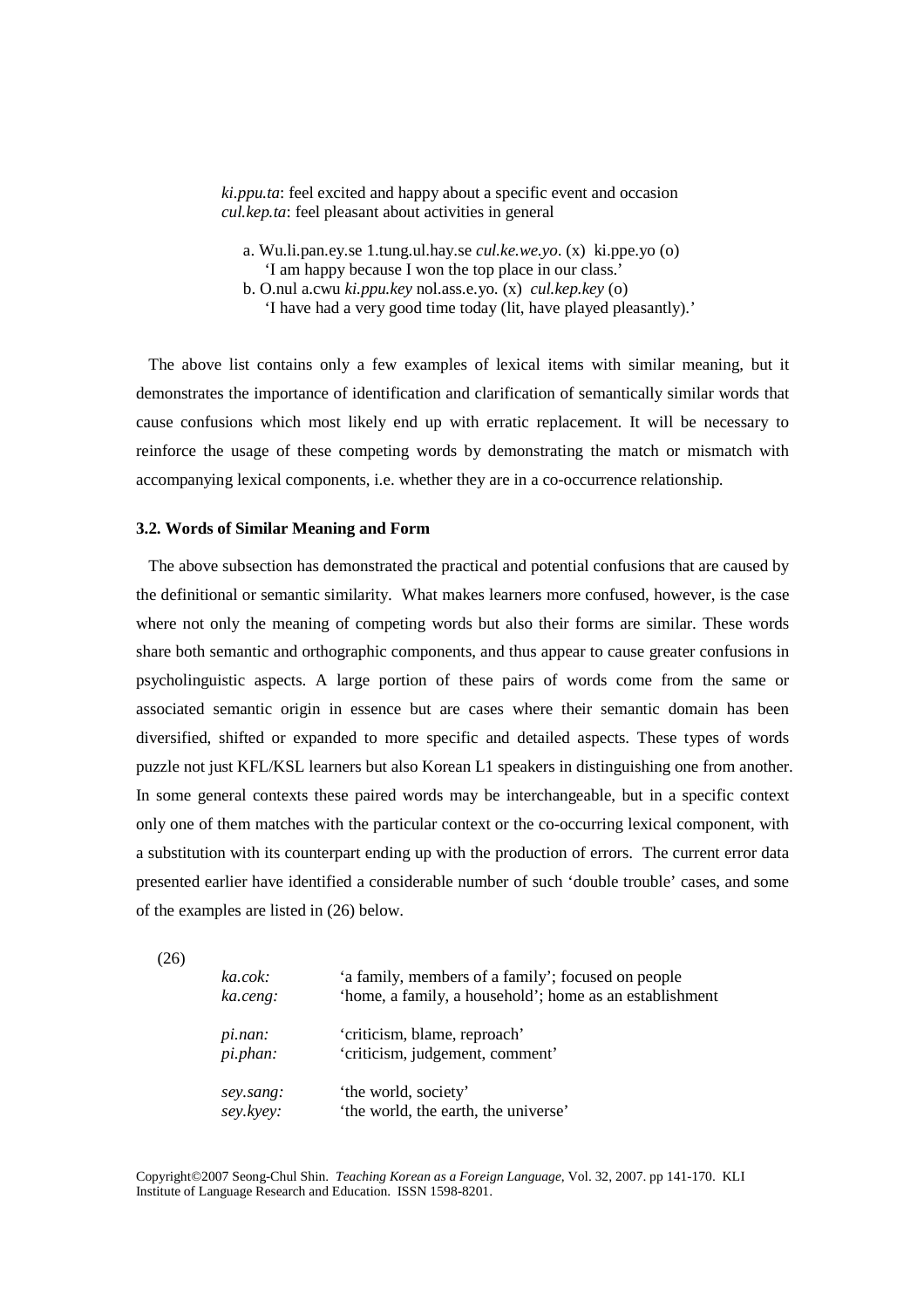| sup.kwan:             | 'one's habit, a custom'; individual                         |
|-----------------------|-------------------------------------------------------------|
| kwan.sup:             | 'conventional custom'; societal                             |
| ce.ki:                | 'that place, over there; both the speaker and hearer seeing |
| ke.ki:                | 'that place, there'; the speaker referring; may be unseen   |
| cik.ep:               | 'one's occupation, vocation, job'                           |
| cik.cang:             | 'one's workplace, post, job'                                |
| hyu.il:               | 'a holiday, day off, rest day'; general                     |
| hyu.ka:               | 'holidays, leave of absence'; usually for employees         |
| kong.hyu.il:          | 'a public holiday'                                          |
| ke.cel.ha.ta:         | 'to refuse, reject, decline, turn down'                     |
| ke.pwu.ha.ta:         | 'to refuse, reject, deny, disapprove'                       |
| al.a.cwu.ta:          | 'to understand, appreciate, acknowledge'                    |
| al.lye.cwu.ta:        | 'to tell, let someone know'                                 |
| cak.ta.               | 'to be small'; volume, length and size                      |
| cek.ta:               | 'to be few'; number and quantity                            |
| coh.ta:               | 'to be good, to like'                                       |
| coh.a.ha.ta.          | 'to like'                                                   |
| $c$ <i>i.nay.ta</i> : | 'to pass, spend (time), live, get along'                    |
| ci.na.ta:             | 'to pass by, go past, pass through'                         |

 Competing pairs of words that share both semantic and graphic components become more complicated as lexical items become more elaborated or specialized according to the specific context or referent. For instance, *pyen.ha.da* 'to change, become different, be altered', which is often confused with *pa.kkwu.ta* 'to exchange, convert, change, alter', carry a variety of associated lexical items that were all derived from the same stem, e.g. *pyen.kyeng.ha.ta* 'to alter, change, modify', *pyen.tong.ha.ta* 'to change, alter, fluctuate', *pyen.hwa.ha.ta* 'to undergo a change, alter, vary', *pyen.hyeng.ha.ta* 'to change into, be transformed into', *pyen.cil.ha.ta* 'to change in quality, degenerate', *pyen.cel.ha.ta* 'to change sides/one's principles' and *pyen.sim.ha.ta* 'to change one's mind'. Each of these words has its own referent that it co-occurs with, and it is important for the learners to be aware of not only the semantic boundary or restrictions but also the matching referent that is in a concord relationship. This is particularly relevant to learners at an upper or advanced level as such courses normally introduce topics and tasks that require the use of elaborated words which need a distinctive clarification.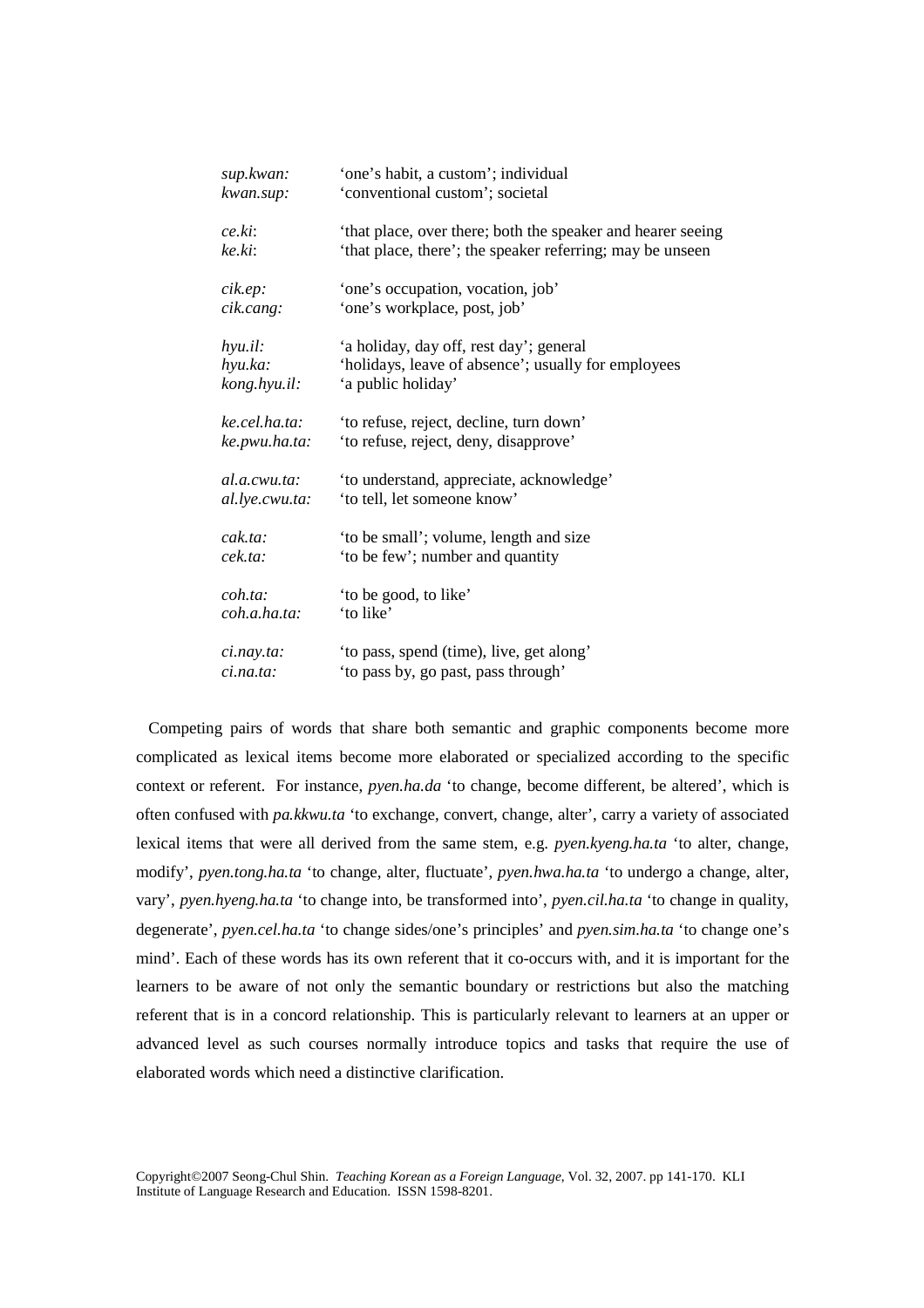#### **3.3. Words of Similar Form**

 Unlike the above two cases, some confusions are attributable to the formal similarity of the competing words, and in such cases, the learners erroneously apply the incorrect word that has little or no semantic relations but only shares certain formal components with the correct one. This case is different from that of homonyms in that the written forms and pronunciations of competing pair of words are not the same but similar. It may overlap with aspects of orthographic errors but it is largely different from spelling errors in that the production of errors in this case is not due to an orthographic or phonological shift but due mainly to the mismatch between the learner's intention and the outcome of the intention, and this is related to the understanding about the definitional or semantic differences between competing words that are similar in form. Some examples identified in KFL compositions include: *kes* 'a thing' vs *kos* 'a place', *kel.li.ta (kel.lye.yo)* '(it) takes (time) vs *ket.ta (kel.e.yo)* 'to walk', *kwang.ko.hak* 'study of advertisement' vs *kwan.kwang.hak* 'study of tourism', and *ic.e.pe.li.ta* 'to have forgotten' vs *ilh.e.pe.li.ta* 'to have lost'.

 Many of the cases appear to be trivial to Korean L1 speakers but in some cases even Korean L1 speakers often get mixed up with the incorrect pair. For example, *ic.e.pe.li.ta* 'to have forgotten' vs *ilh.e.pe.li.ta* 'to have lost' is one of the pairs to which both Korean L1 speakers and L2 learners need to pay attention. (27) below lists some more examples.

- (27) *ka.lu.chi.ta*: 'to teach, instruct, tell' *ka.li.khi.ta*: 'to point at, indicate, show'
	- a. Han.kwuk.mal com *ka.lu.chye* cwu.sey.yo. (o) *ka.li.khye* (x) 'Please teach me some Korean.'
	- b. Si.cheng ka.nun kil com *ka.li.khye* cwu.sey.yo. (o) *ka.lu.chye* (x) 'Please show (indicate) me how to get the city hall.'
	- c. I.lum com *ka.li.khye* cwu.sey.yo. (x) *ka.lu.chye* (o) 'Please tell me your name.'

*mac.chwu.ta*: 'fix, put gether, make it tally, adjust, compare' *mac.hi.ta*: 'guess, make hit the mark'

- a. Tap.ul.*mac.chwu.e* po.ca. (o) *mac.hi.e* (x) 'Let's check the answers.'
- b. I.pen.un nay.ka tap.ul te *mac.hyess.ta*. (o) *mac.chwu.ess.ta* (x) 'I have more correct answers this time.'

 *ssu.i.ta*: 'write, be written; be spent; be used; be concerned' *ssuy.wu.ta*: 'put something on, cover; impute (a guilt) to'

a. Ku so.sel.un sip.nyen cen.ey *ssu.yess.ta*. (o) *ssuy.wess.ta* (x)

Copyright©2007 Seong-Chul Shin. *Teaching Korean as a Foreign Language*, Vol. 32, 2007. pp 141-170. KLI Institute of Language Research and Education. ISSN 1598-8201.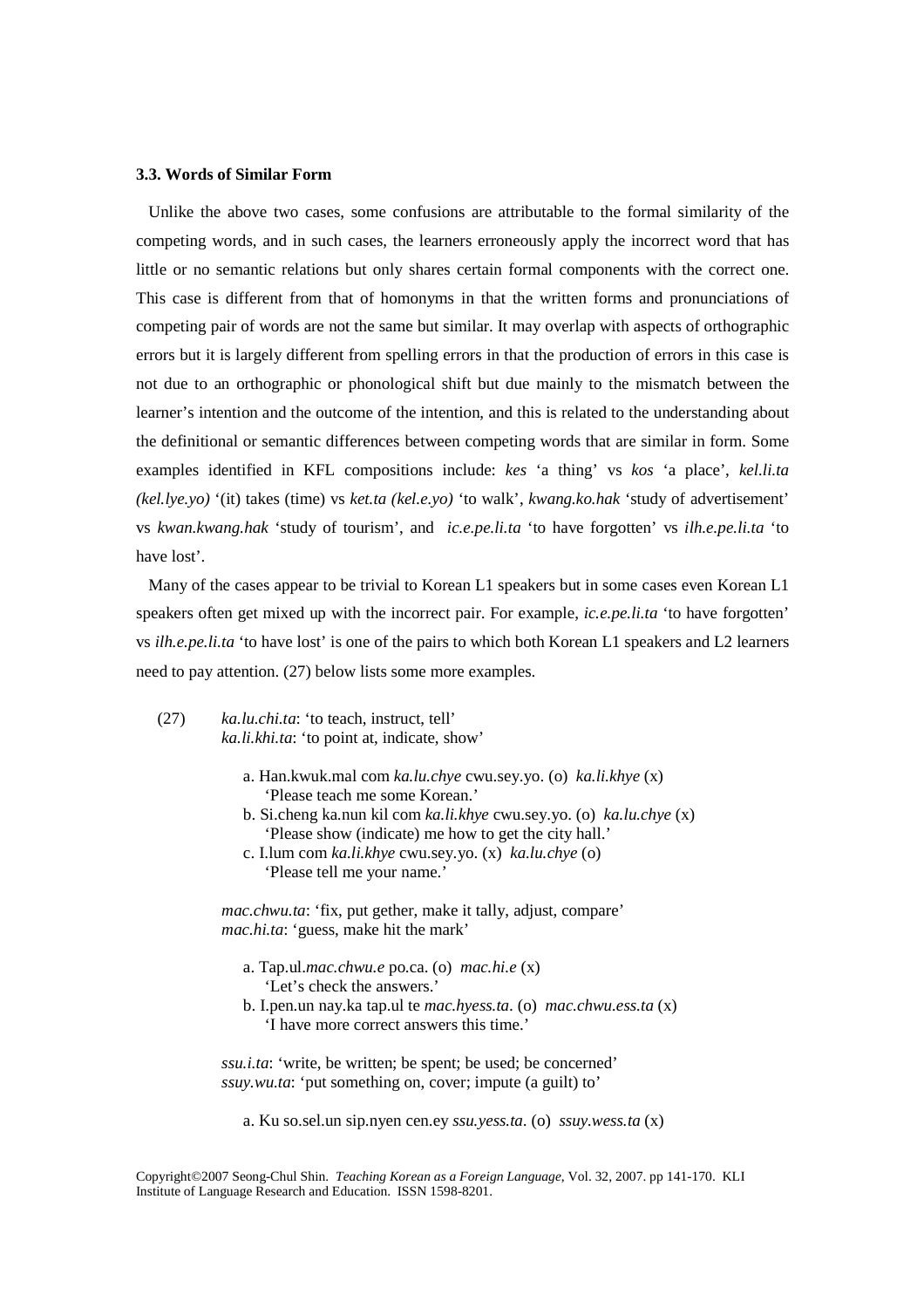'The novel was written ten years ago.'

b. Ye.ca a.i.han.they nay mo.ca.lul *ssuy.we* cwu.ess.ta (o) *ssu.ye* (x)

'I put my hat on a little girl.'

 In some cases, the possible lexical errors of similar form need to be considered along with orthographic errors. One erroneous graphic or phonological shift produces a lot of competing lexical pairs with similar form which can be treated as orthographic errors with completely different semantic components. For example, an erroneous production of *mol.ta* 'to drive (vehicle)' can take the form of *mwul.ta* 'to bite', *mel.ta* 'to be far', *mal.ta* 'to roll' or even *mil.ta* 'to push'. Also, *col.ta* 'to doze' can be produced erroneously in such a form as *cwul.ta* 'to get smaller/decrease', *cel.ta* 'limp in, get salted' or *cal.ta* 'to be fine, small, tiny'. There are a considerable number of pairs or groups of words that have such a formal similarity in Korean, and it is worth identifying them for remedial and general teaching purposes.

 Where applicable, a co-occurrence strategy which presents competing words with matching lexical items will give learners a succinct but clearer idea about the usage of potentially problematic words. For instance, *pyeng* 'bottle', *chim.tay* 'bed' and *nam.pi* 'pot' match with *ma.kay* 'stopper, cork', *teph.kay* 'cover' and *ttwu.kkeng* 'lid', respectively, and at the same time they have concord relationships with different verbs to mean 'to close' or 'to open': *mak.ta/tta.ta* 'to cork/uncork', *teph.ta/ket.ta* 'to cover/uncover' and *tat.ta yel.ta* 'to close/open', respectively. In fact, there are plenty of cases where concord relationships need to be emphasised in Korean (Chun and Kim 1994) and their types are various as well. Matching words that co-occur is one strategy to minimise lexical confusions and errors but a significant strategy to utilise in dealing with errors that are mainly caused by mismatch such as errors of similarities.

## **3.4. Suggestions for Practical Strategies**

 The usage and examples of problematic lexical items presented above can be utilised in a number of different ways when designing teaching materials and conducting a class. It is largely up to individual instructors to choose and decide how such problematic pairs or groups of lexical items should be presented and practised, although it is helpful to take note of convincing suggestions.

 Norrish (1983: 94-96) suggests four general steps for remedial teaching and they can be summarised like this: 1) demonstrate errors; 2) demonstrate correct forms and explain; 3) practice exercise; and 4) practice activities. This procedure can be immediately applicable to most error contexts and for other contexts, it provides a basic framework to modify. Bearing the procedure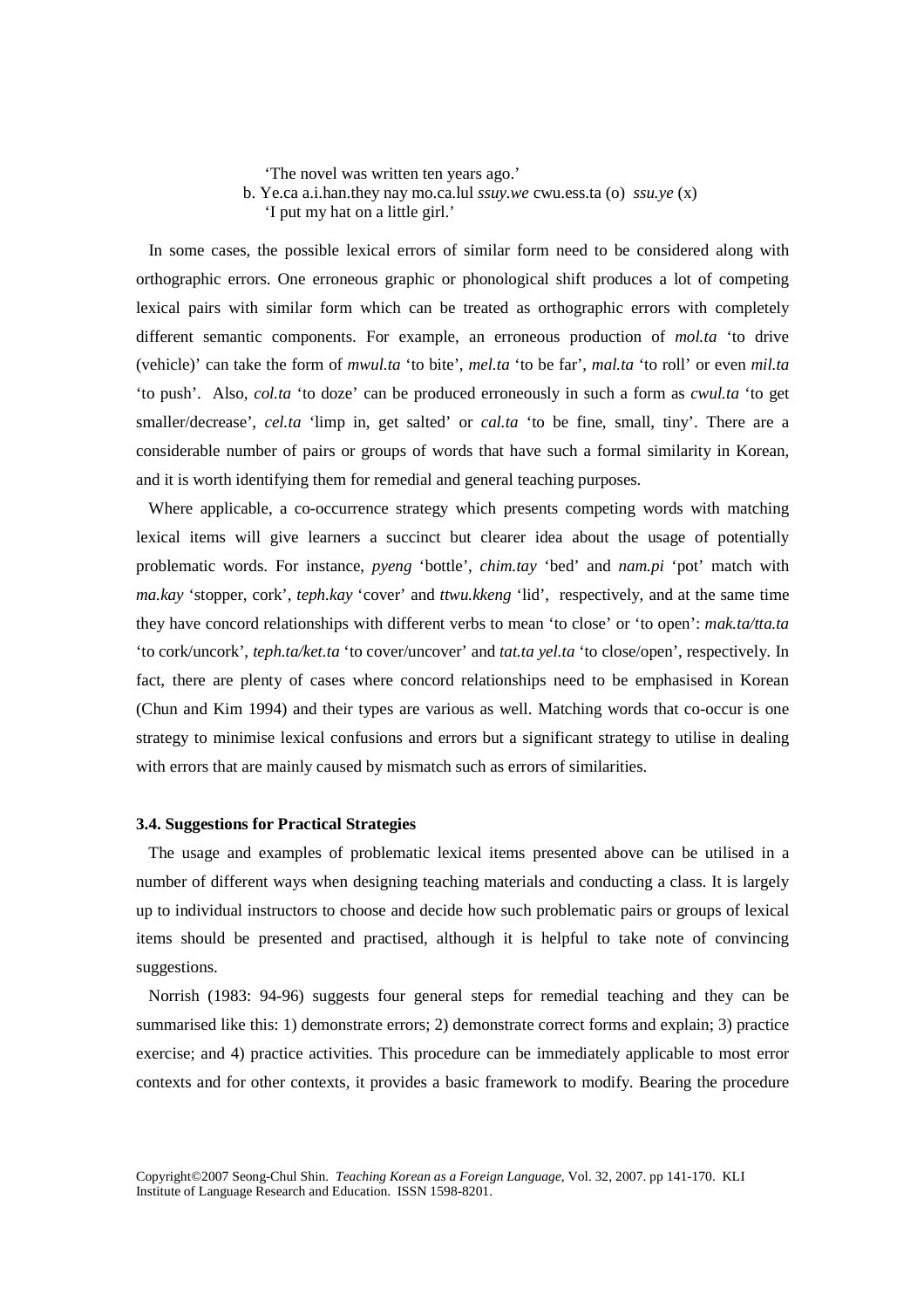in mind, I will briefly present some types of practical exercises for remedial class with a particular focus on the usage of lexical items with semantic and formal similarities.

1) Slot-filling drills: Students are given a hand-out with slot-filling exercises and asked to fill the slot with the correct lexical item. Alternatively, if a student uses an incorrect lexical item, the instructor writes their sentence on the board with the offending item left blank and has the class fill the blank with the correct item.

 $\Diamond$  Lexical items: a.i.tul and ca sik 'children' – general and specific.

- a. \_\_\_\_\_\_\_\_i.kong.wen.ey.se.nol.ko isse.yo
- b. \_\_\_\_\_\_\_\_i.eps.u.myen no.nyen.ey oy.lowul. kes kath.a.yo.

2) Correction of errors: Students are asked to correct incorrect or inappropriate lexical items. This exercise is useful in that students themselves evaluate their knowledge on the usage of lexical items by identifying and correcting wrong ones.

◊ Lexical items: ka.lu.chi.ta 'teach' and ka.li.khi.ta 'point at'

- a. Col.ep.ha.ko han.kwuk.ey.se yeng.e.lul ka.li.khi.ko.siph.e.yo.
- b. Si.cheng ka.nun kil com ka.lu.chye cwu.sey.yo.

3) Substitution drills: An intensive way of practising the usage of a problematic lexical item is to get students to substitute nominals with other nominals that they choose. In each substitution students should choose a correct lexical item in accordance with the situation. Instructors should prepare a series of key sentences and some lists of nominals to substitute with for each sentence. Alternatively students may be given some visual materials to work with for either spoken or written production.

- ◊ Lexical items: *ic.ta* 'forget' / *ic.e.pe.li.ta* 'have forgotten' and *ilh.ta* 'lose' / *ilh.e.pe.li.ta* 'have lost'
- a. mwe ilh.e.pe.lyess.e.yo?
- a'. (ci.kap, ton, chayk, ka.pang, etc.)
- b. E.cey chin.kwu.ha.ko man.nal yak.sok.ul ic.e.pe.lyess.e.yo.
- b'. Ku.lay.yo? Na.nun (suk.cey nay.nun kes, chayk pan.whan.ha.nun kes, cen.hwa.pi nay.nun kes, etc.) ul/lul  $\_\_$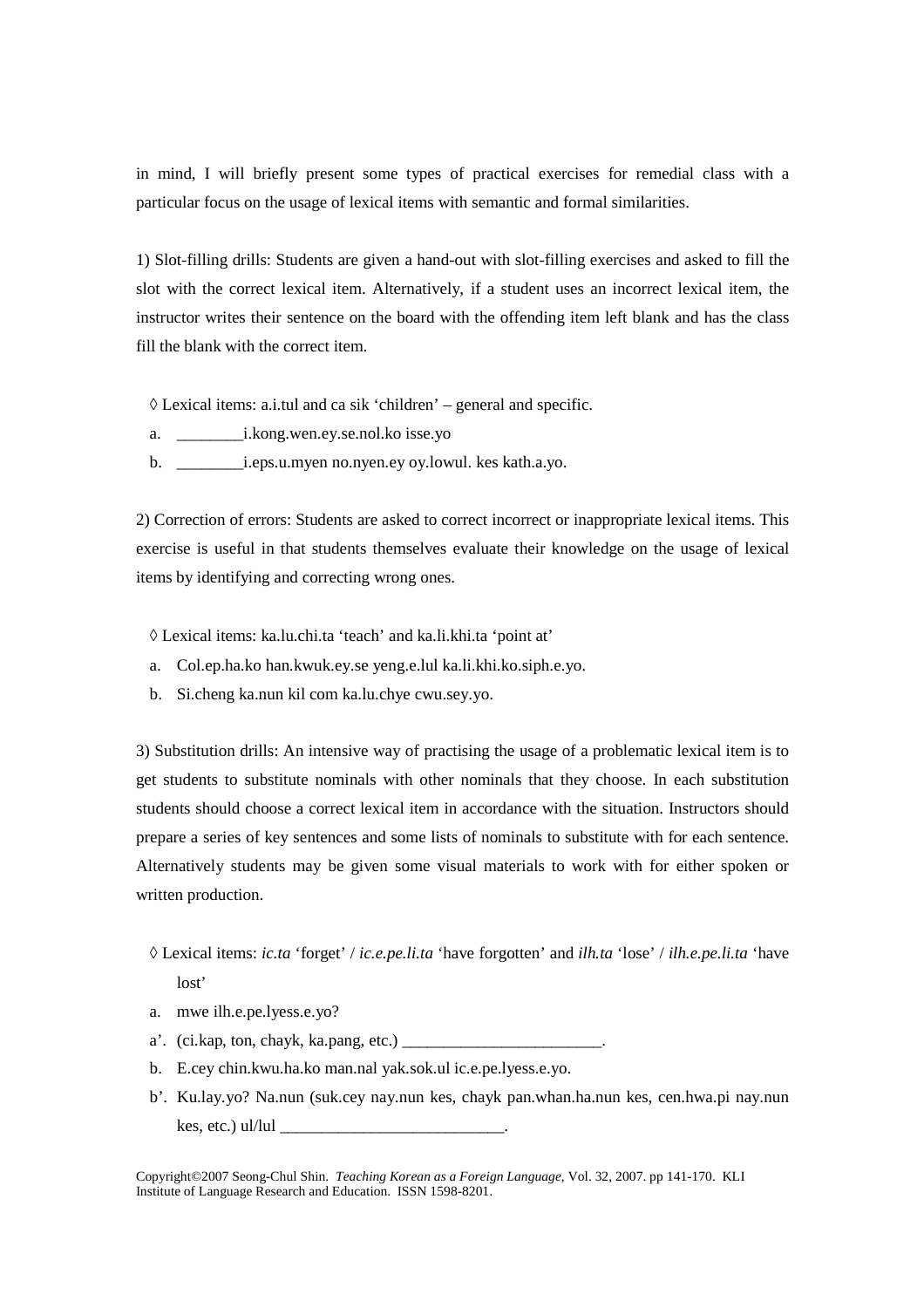4) Choice between lexical items: In this exercise, students are given a list of several meaningful sentences with options of competing lexical items in the brackets and asked to choose the correct one.

#### ◊ Lexical items: *hyu.il, hyu.ka, pang.hak* 'holiday'

- a. Cik.cang.in.tul.un cwu.lo ye.lum.ey (hyu.il, hyu.ka, pang.hak)-ul/lul kan.ta.
- b. I.pen kye.wul (hyu.il, hyu.ka, pang.hak)ey wu.li pan.ey.se ney myeng-i han.kwuk.e.lul kong.pwu.ha.le han.kwuk.ey kan.ta.
- c. Ta.um cwu kum.yo.il.i (hyu.il, hyu.ka, pang.hak) in.tey tung.san.i.na kal.kka.yo?

5) Matching to make sentences: In this exercise, students are asked to match each noun/phrase in 'A' with the most suitable lexical items in 'B' and make sentences that give new information by giving an appropriate forms and expressions. Students are first asked to make simple sentences and then slightly longer sentences by adding more constituents.

◊ Lexical items: cak.ta, cek.ta, o.lu.ta, nul.ta, nulk.ta, nalk.ta, etc.

| A            |                      | В       |
|--------------|----------------------|---------|
| a.           | ka.kyek              | cek.ta  |
| $h_{\cdot}$  | ka.kwu               | nul.ta  |
|              | c. Yonsswu-uy khi    | o.lu.ta |
|              | d. Il.han kyeng-hem  | nulk.ta |
| $e^{\prime}$ | han.kwuk.e mal.ha.ki | cak.ta  |
| f.           | hal.a.pe.ci          | nalk.ta |

 Individual exercises and intensive drilling on a focused lexical item has merit, but I must emphasise here that I do not intend to promote an outmoded structuralist approach to pedagogy. Rather I recognise that intensive repetition of target items and making conceptual features salient to learners are still important in foreign language pedagogy. It is important that where possible instructors should move away from excessive drilling and individual working through of exercises and find ways in which structure-based drill exercises can be incorporated with communicative activities.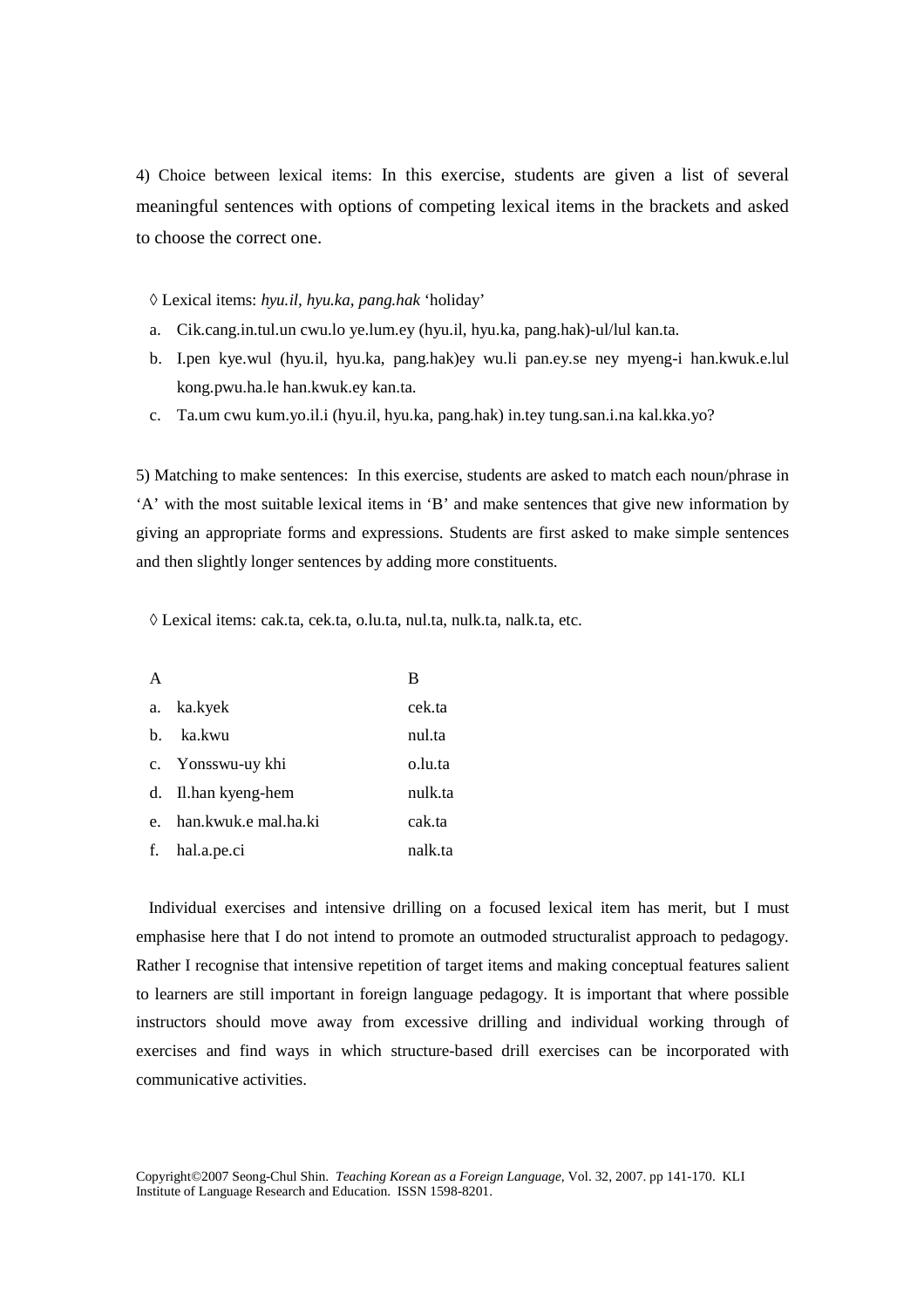#### **4. Pedagogical Implications**

I have attempted to address the linguistic and pedagogical significance of lexical error, with a particular focus on words of semantic similarity. A number of examples presented in each subsection demonstrate the importance of identification and clarification of such words of similarity. Such a grouping or comparison should be considered in conjunction with a future development of teaching materials and should work as an effective strategy for remedial teaching and reinforcement.

It is obvious that when the learners are not confident about the definitional concepts or semantic restrictions, they tend to rely on their memories or dictionaries to select what is available or what looks and sounds suitable. KFL/KSL learners' problem with concepts reinforces the necessity of a learner dictionary which is not only linguistically well phrased but also pedagogically friendly and relevant. A number of studies (e.g. H-S. Shin 1998; Kang 2000) point out the inadequacy of a dictionary for KFL learners and the need for an adequate learner dictionary, but currently KFL learners still rely on dictionaries which are generally considered to be inadequate. There seem to be at least three immediate problems in dictionaries that are currently available for KFL/KSL learners. Firstly, a dictionary that appears to be linguistically well researched and pedagogically well informed is not learner L1-specific but Korean-Korean (e.g. Seo et al. 2004). When learners consult such a dictionary, therefore, they find themselves daunting and annoying with unfamiliar words and linguistic terms in definitions or explanations. On the contrary, a learner L1-specific dictionary largely gives the primary meanings that often too simply define the particular lexical item and explain its usage. This type of dictionary is usually titled 'Conversational Korean', 'Travellers' Korean', etc. Thirdly, a learner L1-specific dictionary that appears to be linguistically well presented lacks in the illustration of examples of usage which are specifically relevant to KFL/KSL and the explanation for the usage which might be identical or compared to the learner's L1. This type of dictionary seems to be based on Korean dictionaries for Korean L1 speakers. As the first and most important step towards solutions for lexical errors, we need a linguistically adequate, learner-friendly and learner-relevant dictionary.

#### **5. Conclusion**

 The identification of patterned lexical weaknesses of KFL/KSL learners and their likely causes provide a base for the design of remedial programs and the development of teaching materials including a learner dictionary. For instructors, there is a need to devise pedagogically effective learning and teaching strategies that prevent fossilization of certain errors in students' lexical